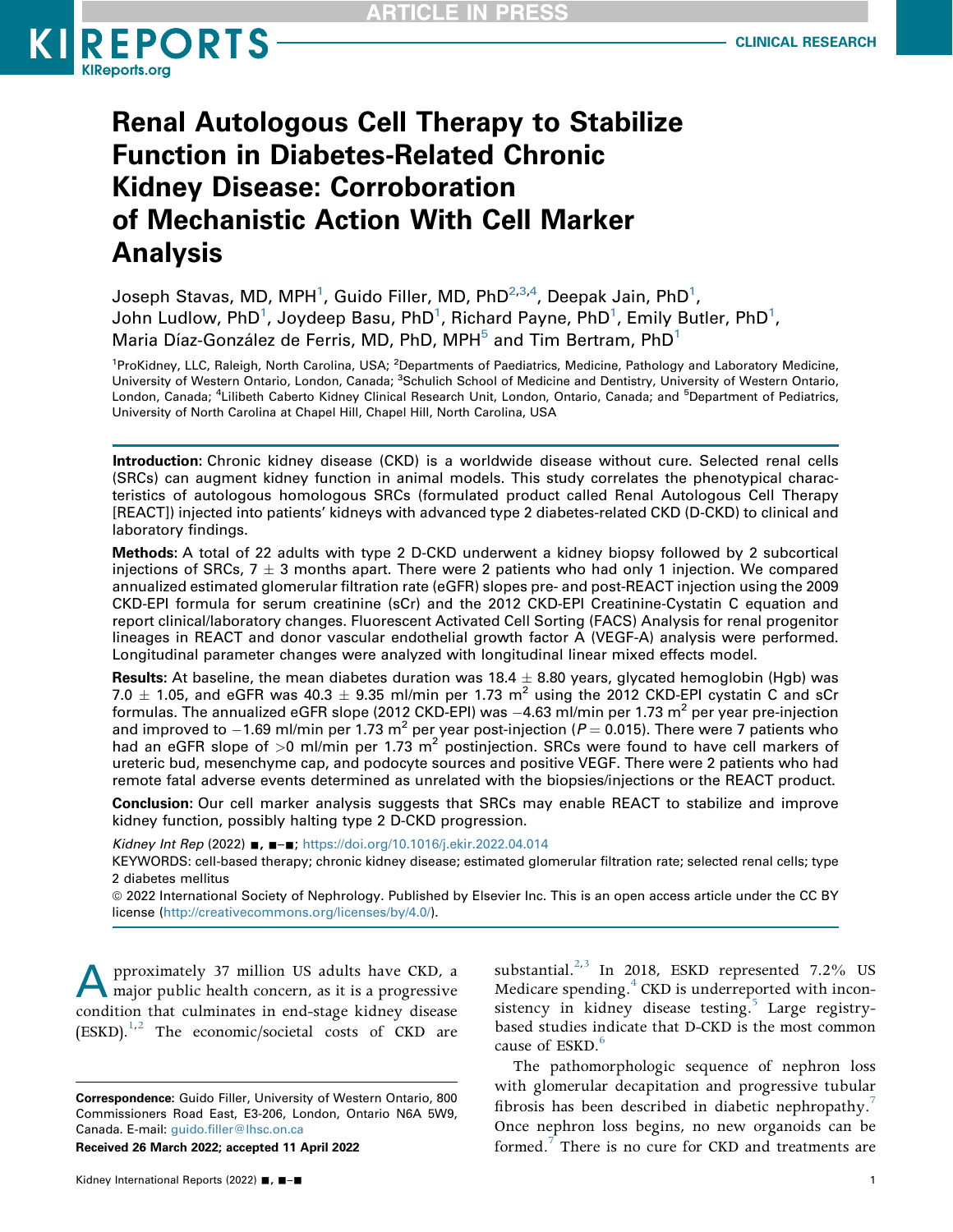small molecules targeting biochemical pathways in the kidney to affect related comorbidities; however, the underlying glomerular and tubulointerstitial dysfunction remains unaltered. Cell-based therapies are a promising treatment, and in preclinical CKD models, they reduce inflammation and fibrosis, resulting in kidney function stabilization.<sup>[8](#page-8-7),[9](#page-8-8)</sup>

In animal models, we revealed that isolated and expanded SRCs injected into diseased kidneys augment kidney function and improve survival.<sup>[10](#page-8-9)[,11](#page-8-10)</sup> On the basis of this evidence, we are conducting Federal Drug Administration-approved human clinical trials. $12-14$ Elucidating the mechanism of how SRC injections restore kidney function in humans is key to understanding the potential of this therapy for stabilizing CKD.

SRCs are the bioactive product in REACT derived from the patients' own kidney cells. The REACT product is an admixture principally of epithelial cells from the proximal tubules and glomeruli and smaller numbers of other cell subpopulations, such as inter-stitial cells, collectively called SRCs.<sup>[15](#page-8-12)</sup> Animal models suggest that kidney restoration with SRC-based thera-pies may mirror fetal kidney development.<sup>[11](#page-8-10)</sup> REACT may afford the diseased kidney components of the developmental pathway to initiate a cascade of events that halt disease progression and/or restore kidney function.<sup>[16](#page-8-13)[,17](#page-8-14)</sup> We present early findings in a subpopulation of 22 patients with moderate to advanced type 2 D-CKD who received REACT as a part of our larger ongoing clinical trial (NCT02836574). We describe change in kidney function and characterize the progenitor cell lines of the REACT product with FACS analysis of membrane-bound nuclear transcription factors, representing cap mesenchyme, ureteric bud, and glomerular lineages [\(Supplementary Appendix 1\)](#page-0-3), correlating levels of these factors with observed kidney outcomes. We also evaluated secretion of VEGF-A in conditioned media sourced from human SRCs. This is a proof-of-concept clinical trial suggesting that SRC therapy may enable kidney function stabilization through neo kidney-like tissue.<sup>[16](#page-8-13)</sup>

# **METHODS**

#### Study Population

We enrolled 30- to 80-year-old patients with type 2 D-CKD from multiple institutions across the USA, who had an eGFR of 20 to 50 ml/min per 1.73  $m<sup>2</sup>$  and had consented to the parent study.<sup>18</sup> The diagnosis of type 2 D-CKD was made by clinical diagnosis and did not require histopathologic evidence. Their comorbidities were managed with standard of care, and sodiumglucose transport protein 2 receptor blockade treatment was not a contraindication. Except for diabetes-related conditions, patients with incapacitating comorbidities were excluded. Our cohort only included selected REACT-treated patients from the parent study who consented to this publication and whose SRCs were characterized by FACS.

#### Biopsy and REACT Injection Procedures

All patients underwent an image-guided standard percutaneous kidney biopsy to isolate and expand kidney cells, creating autologous homologous SRCs. The SRCs were formulated in thermolabile hydrogel to manufacture a fresh REACT product. The first computed tomography (CT)-guided percutaneous injection of patient's autologous SRCs occurred approximately 3 months after the biopsy, and the second percutaneous injection occurred  $7 \pm 3$  months after the first injection (based on clinical observations and trial protocols).<sup>18[,19](#page-9-1)</sup> There were 2 patients who received only 1 injection. The REACT dosing was patient specific, based on kidney volume calculated by magnetic resonance imaging. The cumulative REACT dose ranged from 8 to 16 ml  $(8.0-16 \times 10^8 \text{ SRCs})$  for 20 patients receiving 2 injections and 4.5 to 5.5 ml (4.5–  $5.5 \times 10^8$  SRCs) for 2 patients who received only 1 injection. All procedures were under conscious sedation protocols using i.v. midazolam and fentanyl and same-day-admission outpatient visits.

# Clinical and Laboratory Data

Clinical and laboratory data were collected at the time of the first REACT injection and every 3 months for 1 year after the first injection. Biochemical measures included electrolytes Hgb, sCr, urea nitrogen, phosphorus, calcium, potassium, bicarbonate, glycated Hgb, log-transformed intact parathyroid hormone, and log-transformed urinary albumin/sCr ratio (UACR). eGFR was estimated using the 2009 CKD-EPI formula for IDMS traceable serum sCr alone and the 2012 CKD-EPI formula for sCr and cystatin C (nephelometry with certified reference materials).<sup>[20,](#page-9-2)[21](#page-9-3)</sup> We analyzed the cohort before and after they received the first REACT injection, establishing their eGFR slope pre- and postintervention. Patients were classified based on their annualized eGFR slopes (in ml/min per 1.73 m<sup>2</sup> per year) as low responders  $(<$ 0), moderate responders ( $\geq$ 0 and  $\leq$ 2), and high responders (>2), but for analysis purposes, we combined the moderate and high responder groups and compared them with low responders.

#### Serious Adverse Events

Serious adverse events (SAEs) were determined by event seriousness and intensity per reporting from the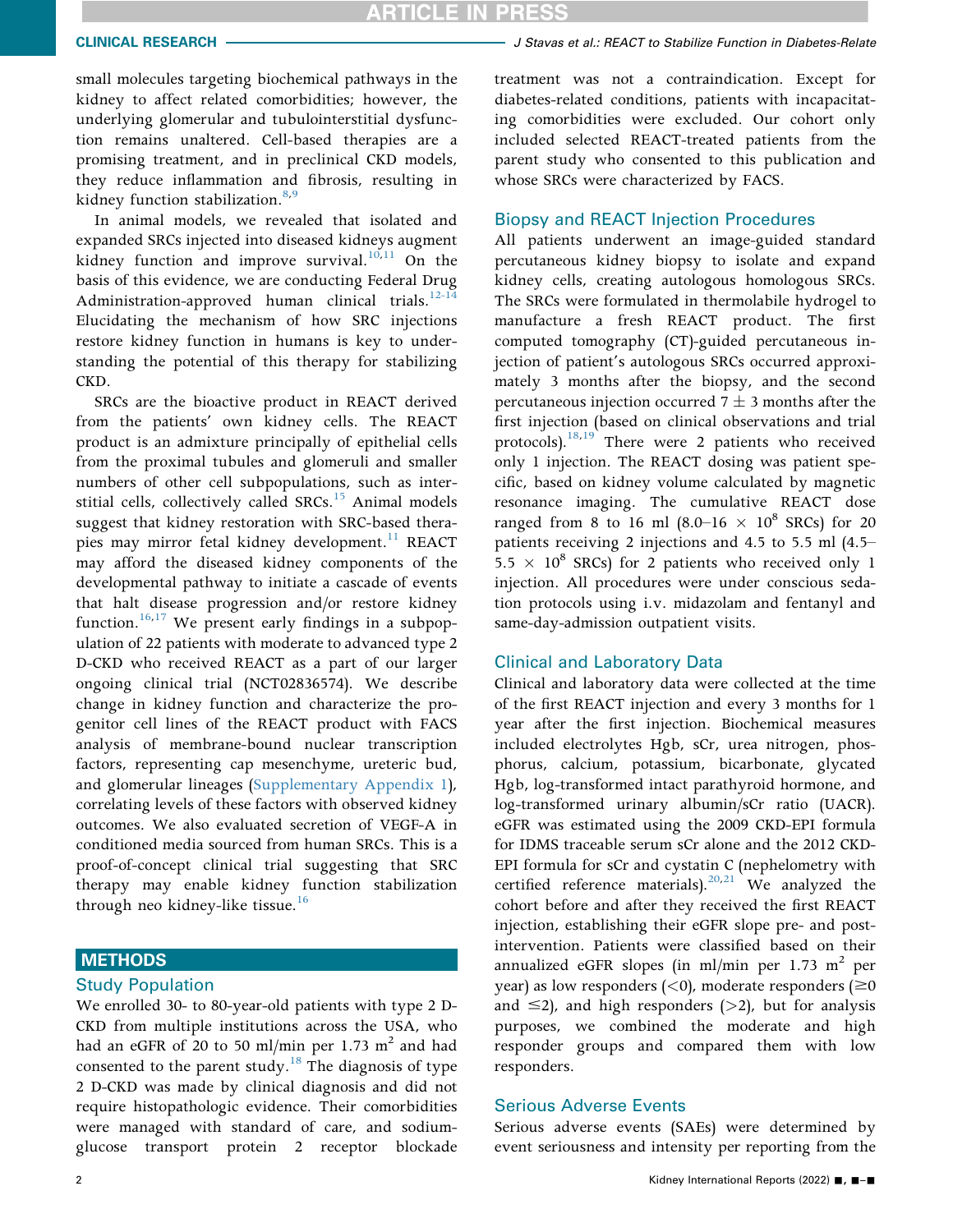Medical Dictionary for Regulatory Activities version 23.0 into Preferred Terms and System Organ Classes.

# Ethics and Trial Registration

The trial was approved by the research ethics board of the participating centers and registered at [http://](http://clinicaltrials.gov/ct2/show/NCT02836574) [clinicaltrials.gov/ct2/show/NCT02836574.](http://clinicaltrials.gov/ct2/show/NCT02836574) The first patient consented to the study on March 9, 2017. The trial protocol was approved by each site's Institutional Review Board or Ethics Committee on human research and the patients provided written informed consent to perform cellular analyses of their SRCs.

# Phenotypic Marker Analysis of SRCs

FACS analysis determined whether the SRCs contained markers associated with cap mesenchyme, ureteric bud, and glomeruli. The analysis of these proteins, which are mostly transcription factors to describe SRC phenotype ([Supplementary Appendix 1](#page-0-3)), was performed as described by Burnette and Bruce in 2013. $^{22}$  $^{22}$  $^{22}$ 

# VEGF-A Enzyme-Linked Immunosorbent Assay

Three different human SRC cultures (TCHK-030, 031, 032) produced identically to the REACT product from cadaveric donor tissue with conditioned media, and negative control media were analyzed. Individual and average VEGF concentrations were measured at 1 month intervals in triplicate using the Human VEGF Quantikine enzyme-linked immunosorbent assay (R&D Systems), according to the manufacturer's protocol.

# **Statistics**

We used simple descriptive statistics for screening demographic and laboratory measures. Normally distributed parameters (determined by Shapiro-Wilk normality test) were expressed as mean  $\pm$  SD. Not normally distributed parameters were log-transformed. Longitudinal data were compared using a longitudinal linear mixed effect models with a correlated random intercept and slope (for time). $^{23}$  $^{23}$  $^{23}$  Patient identifier was a random effect, time was a fixed effect, and eGFR was the dependent variable. This analysis was summarized as the annualized slope: the average change in eGFR over 1 year time. To perform this analysis, the preinjection annualized slope used all measurements from screening until and including day of injection, as this measurement was taken before the injection. The postinjection annualized slope used all measurements from the day after injection to the end of each patient's follow-up. All retest measurements and unscheduled visits were included in the analysis for both the preand post-injection analyses. We did not perform a power calculation, as the sample size was small. Some patients had a 24-hour UACR rather than a random sample, and here the random UACR was imputed.

### **Patients**

A total of 28 patients were eligible for this interim analysis. Six did not consent to have their data published. In the final sample of 22 patients, 2 received only 1 injection of REACT; after their first injection, 1 patient commenced on clopidogrel and the second one had uncontrolled hypertension. In the remaining 20 patients with 2 REACT injections, blood pressure did not change (data not shown). Because only 3 patients were on phosphate binders, 2 on erythropoietin supplementation, and 4 on potassium binders, we did not analyze the impact of REACT on phosphorus, Hgb, or potassium levels. Of the 22 patients, 10 were treated with an angiotensin-converting enzyme inhibitor, 13 patients received an angiotensin II receptor blocker, and 3 patients were treated with sodium-glucose transport protein 2 inhibitors.

Laboratory values at screening are depicted in [Table 1](#page-2-0), with a mean CKD-EPI 2009 eGFR of 37.3  $\pm$ 8.91 ml/min per 1.73  $m^2$  and a mean glycated Hgb of 7.0  $\pm$  1.05%. Consistent with the expected decline, the eGFR dropped to 33.0  $\pm$  8.91 ml/min per 1.73 m<sup>2</sup> at the time of the first REACT injection. Using linear mixed effect model, the annualized eGFR slope improved significantly between pre-injection (-3.98 ml/min per 1.73  $m^2$  per year) and post-injection of REACT  $(-1.27 \text{ ml/min per } 1.73 \text{ m}^2 \text{ per year})$  in the full cohort ( $P = 0.032$ ).

Using the 2012 CKD-EPI equation based on both sCR and cystatin C, the annualized eGFR slope improved from -4.63 ml/min per 1.73 m<sup>2</sup> per year preinjection

<span id="page-2-0"></span>

|  |  |  |  |  |  | Table 1. Patient characteristics at the time of screening |
|--|--|--|--|--|--|-----------------------------------------------------------|
|  |  |  |  |  |  |                                                           |

| Characteristic at the time of screening                     |                                                                      |  |  |  |  |  |  |
|-------------------------------------------------------------|----------------------------------------------------------------------|--|--|--|--|--|--|
| $n = 22$ , 17 males                                         | Value [mean $\pm$ (SD)]                                              |  |  |  |  |  |  |
| Age                                                         | 66.0 (9.04) yr                                                       |  |  |  |  |  |  |
| <b>BMI</b>                                                  | 33.9 $(5.87)$ kg/m <sup>2</sup>                                      |  |  |  |  |  |  |
| Duration of diabetes                                        | 18.4 (8.80) yr                                                       |  |  |  |  |  |  |
| Race                                                        | 82% White, 4.5% African American, 4.5%<br>Native American, 9% others |  |  |  |  |  |  |
| eGFR based on 2009 CKD-EPI using sCr<br>only                | 37.3 (8.91) ml/min per 1.73 m <sup>2</sup>                           |  |  |  |  |  |  |
| eGFR based on 2012 CKD-EPI<br>(combined sCr and cystatin C) | 40.3 (9.35) ml/min per 1.73 m <sup>2</sup>                           |  |  |  |  |  |  |
| Log(urinary albumin/creatinine ratio,<br>mg/g)              | 5.7(2.00)                                                            |  |  |  |  |  |  |
| Hemoglobin                                                  | 12.4 $(1.57)$ g/dl                                                   |  |  |  |  |  |  |
| Serum calcium                                               | $9.3$ (0.55) mg/dl                                                   |  |  |  |  |  |  |
| Serum phosphate                                             | $3.7(0.66)$ mg/dl                                                    |  |  |  |  |  |  |
| Log(intact parathyroid hormone, pg/ml)                      | 4.1(0.58)                                                            |  |  |  |  |  |  |
| Potassium                                                   | 4.7 (0.51) mmol/l                                                    |  |  |  |  |  |  |
| <b>Bicarbonate</b>                                          | 20.4 (2.70) mmol/l                                                   |  |  |  |  |  |  |
| Hemoglobin A1c                                              | 7.0 (1.05)%                                                          |  |  |  |  |  |  |

BMI, body mass index; CKD-EPI, Chronic Kidney Disease Epidemiology Collaboration; eGFR, estimated glomerular filtration rate; sCR, serum creatinine.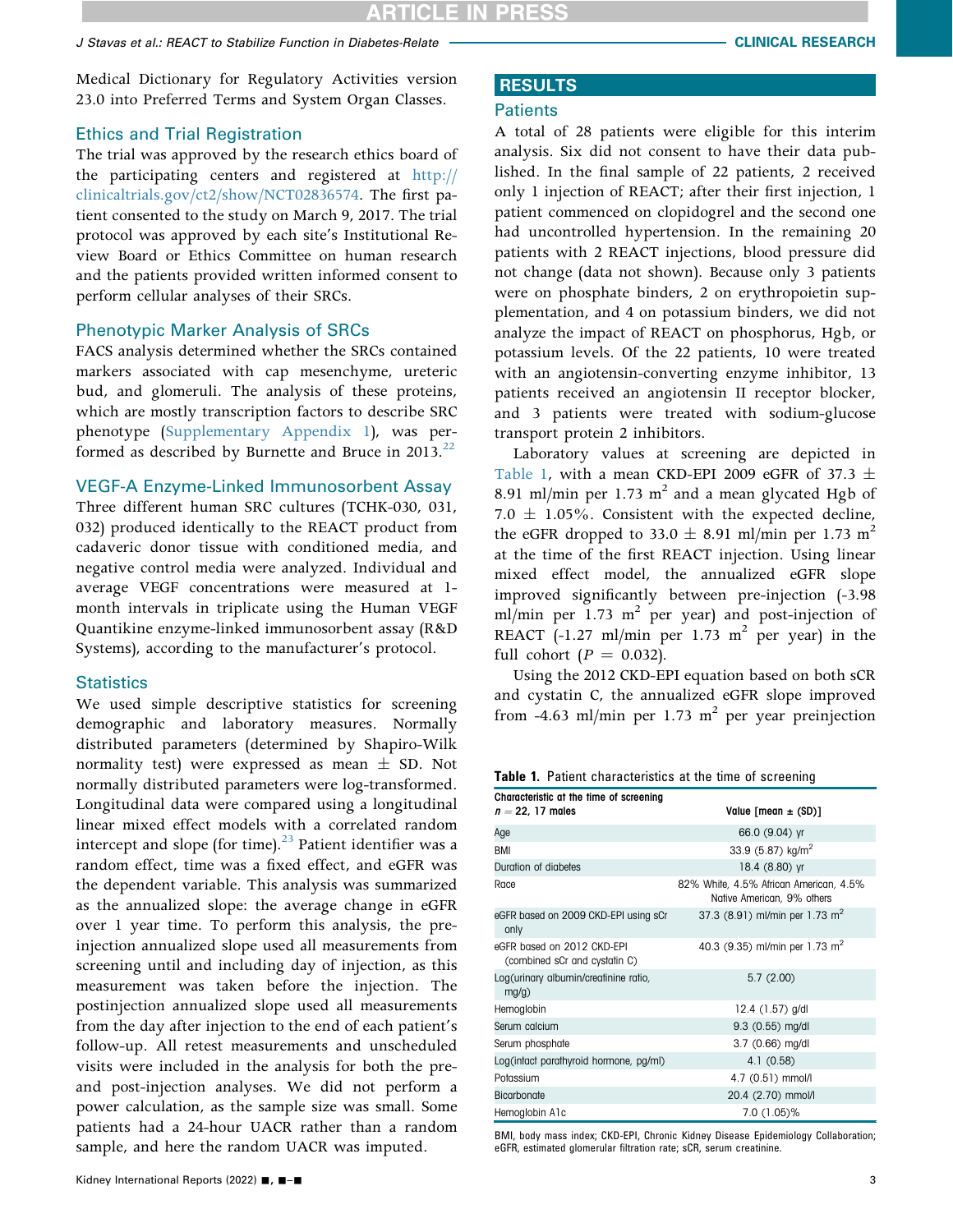<span id="page-3-0"></span>

Figure 1. Response of eGFR (creatinine and cystatin C, 2012 CKD-EPI) to SRC injection. Although the overall group had a stabilization of the eGFR decline, 7 patients had a sustained increase of their eGFR. Day 0 represents the date of the first injection. Using linear mixed effects model, the annualized eGFR slope significantly improved from  $-4.63$  ml/min per 1.73 m<sup>2</sup> per year to  $-1.69$  ml/min per 1.73 m<sup>2</sup> per year (P = 0.015). CKD-EPI, Chronic Kidney Disease Epidemiology Collaboration; eGFR, estimated glomerular filtration rate; REACT, Renal Autologous Cell Therapy; SRC, selected renal cell.

and improved to  $-1.69$  ml/min per 1.73 m<sup>2</sup> per year  $(P = 0.015)$  postinjection (see [Figure 1](#page-3-0)). Median followup was 24.3 (interquartile range 18.8, 27.7) months. Linear mixed effect model analyses (see [Table 2\)](#page-3-1) revealed that REACT slowed the increase of log parathyroid hormone ( $P = 0.04$ ) and UACR ( $P = 0.001$ ).

There were 7 patients (32%) who had a positive postinjection eGFR slope (3 were "moderate responders" and 4 were "high responders"). Annualized slope of the moderate/high responders was 5.88 ml/min per 1.73 m<sup>2</sup> per year, compared with the low responders which was -3.96 ml/min per 1.73 m<sup>2</sup>/yr. On average, the moderate/high responders received their second injection 7.8 months

after their first (compared with 6.2 months in the low responders' group). Their baseline (last pre-injection measurement) average eGFR was  $38.9 \pm 6.69$  ml/min per 1.73 m<sup>2</sup>, compared with the remaining "low responders":  $30.2 \pm 7.80$  ml/min per 1.73 m<sup>2</sup>. These 7 patients with a positive eGFR slope had an average log UACR of 4.6  $\pm$ 2.005 mg/mg, compared with other 15 patients with 6.4  $\pm$ 1.56 mg/mg at baseline. High/moderate responders received a mean REACT cumulative dose of  $10.4 \pm 2.84$ ml, whereas the low responders received a cumulative dose of 11.2  $\pm$  2.74 ml. Other laboratory values were not significantly different (data not shown). A longitudinal linear mixed effects model also revealed that change in

<span id="page-3-1"></span>

| Study parameter                                    | Preinjection annualized slope                   | Postinjection annualized slope                    | P value |
|----------------------------------------------------|-------------------------------------------------|---------------------------------------------------|---------|
| eGFR (CKD-EPI creatinine 2009 equation)            | -3.98 ml/min per 1.73 per $m2$ per yr           | $-1.27$ ml/min per 1.73 per m <sup>2</sup> per yr | 0.032   |
| eGFR (CKD-EPI creatinine-cystatin C 2012 equation) | -4.63 ml/min per 1.73 per m <sup>2</sup> per yr | $-1.69$ ml/min per 1.73 per m <sup>2</sup> per yr | 0.015   |
| Serum creatinine                                   | 0.14 mg/dl per yr                               | 0.18 mg/dl per yr                                 | 0.54    |
| Cystatin C                                         | 0.1 mg/l per yr                                 | $0.13$ mg/l per yr                                | 0.59    |
| <b>BUN</b>                                         | 4.74 mg/dl per yr                               | 0.72 mg/dl per yr                                 | 0.07    |
| Phosphorus                                         | 0.12 mg/dl per yr                               | 0.15 mg/dl per yr                                 | 0.82    |
| Calcium                                            | 0.02 mg/dl per yr                               | $-0.12$ mg/dl per yr                              | 0.10    |
| Serum potassium                                    | 0.02 mEq/l per yr                               | 0.00 mEg/l per yr                                 | 0.83    |
| Serum Bicarbonate                                  | $-0.47$ mEq/l per yr                            | 0.33 mEq/l per yr                                 | 0.13    |
| Log (PTH)                                          | 0.8                                             | 0.19                                              | 0.04    |
| Hemoglobin                                         | $-0.09$ g/dl per yr                             | $-0.07$ g/dl per yr                               | 0.93    |
| Log (UACR)                                         | $-0.42$                                         | 0.23                                              | 0.001   |

BUN, bound urea nitrogen; CKD-EPI, Chronic Kidney Disease Epidemiology Collaboration; eGFR, estimated glomerular filtration rate; PTH, parathyroid hormone; sCR, serum creatinine; UACR, urinary albumin/sCr ratio.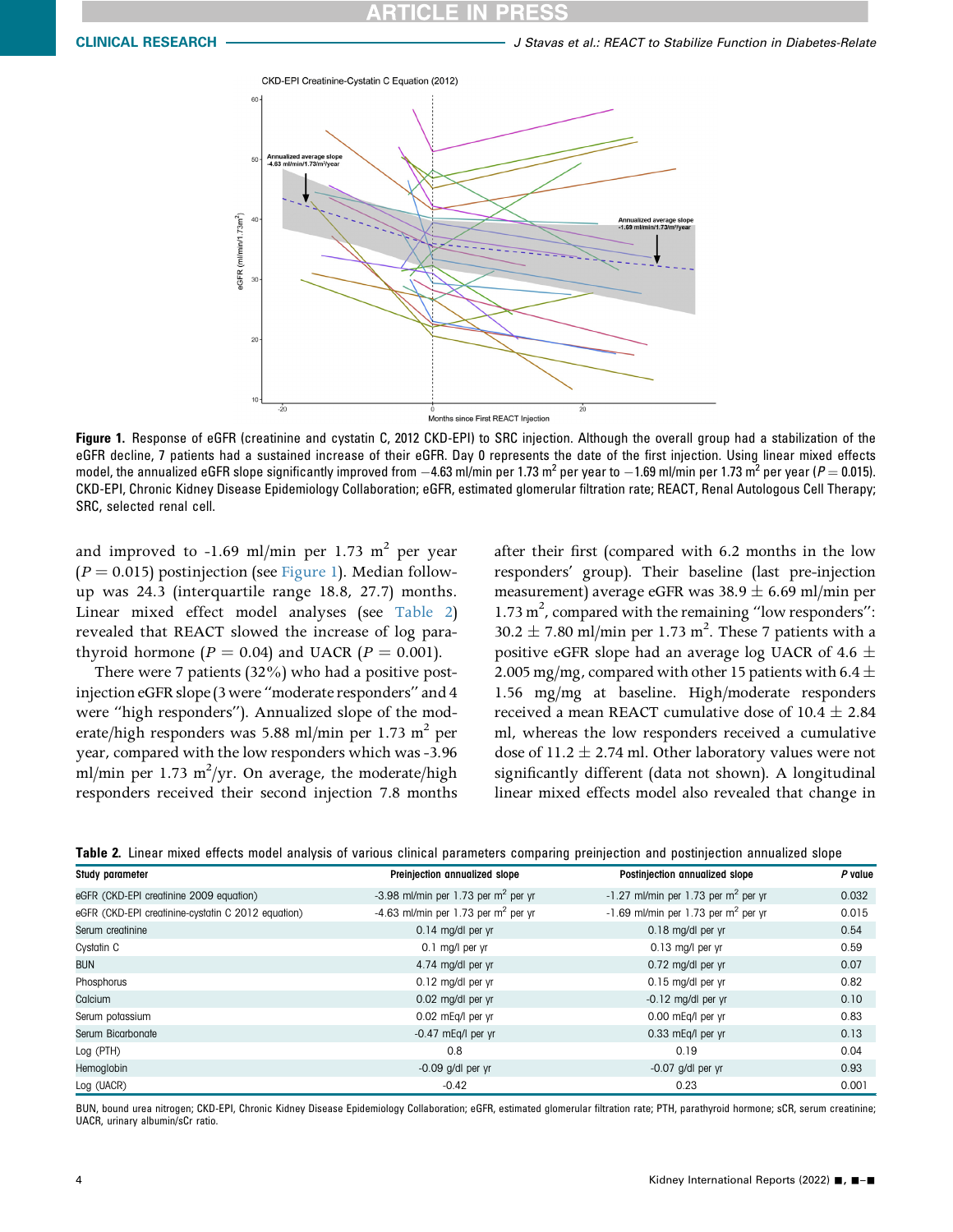<span id="page-4-0"></span>Table 3. Serious adverse events by system organ class and preferred terminology based on the medical dictionary for regulatory activities.  $N = 15$  of 22 patients

| System organ class<br>$N = 15$                       | Preferred terminology |
|------------------------------------------------------|-----------------------|
| Cardiac disorders ( $n = 16$ )                       |                       |
| Acute myocardial infarction                          | 6                     |
| Atrioventricular block complete                      | $\mathbf{1}$          |
| Cardiac arrest                                       | 2                     |
| Cardiac failure acute                                | $\overline{2}$        |
| Coronary artery disease                              | 3                     |
| Left ventricular failure                             | 1                     |
| Myocardial infarction                                | 1                     |
| Gastrointestinal disorders ( $n = 2$ )               |                       |
| Diarrhea                                             | 1                     |
| Diverticulum                                         | 1                     |
| Hepatobiliary disorders $(n = 1)$                    |                       |
| Cholecystitis acute                                  | 1                     |
| Infections and infestations ( $n = 12$ )             |                       |
| Cellulitis                                           | $\overline{2}$        |
| Cholecystitis infective                              | 1                     |
| Clostridium difficile infection                      | 1                     |
| Coronavirus infection                                | 1                     |
| Device related infection                             | 1                     |
| Infected bite                                        | 1                     |
| Peritonitis                                          | $\mathbf{I}$          |
| Pneumonia                                            | $\overline{2}$        |
| Sepsis                                               | 1                     |
| Staphylococcal infection                             | 1                     |
| Injury ( $n = 2$ )                                   |                       |
| Fall                                                 | 1                     |
| Patella fracture                                     | 1                     |
| Metabolism and nutrition disorders ( $n = 5$ )       |                       |
| Dehydration                                          | $\mathbf{1}$          |
| Hypercalcemia                                        | 1                     |
| Hyperkalemia                                         | 3                     |
| Musculoskeletal disorders $(n = 1)$                  |                       |
| Meniscal degeneration                                | 1                     |
| Neoplasms benign/malignant ( $n = 1$ )               |                       |
| Squamous cell carcinoma of lung                      | 1                     |
| Nervous system disorders (2)                         |                       |
| Cerebrovascular accident                             | 1                     |
| Syncope                                              | 1                     |
| Psychiatric disorders (1)                            |                       |
| Hallucination, visual                                | 1                     |
| Renal and urinary disorders (9)                      |                       |
| Acute kidney injury                                  | 8                     |
| End-stage renal disease                              | $\mathbf{1}$          |
| Respiratory, thoracic, and mediastinal disorders (6) |                       |
| Acute respiratory failure                            | 1                     |
| Chronic obstructive pulmonary disease                | 1                     |
| Pneumothorax                                         | 1                     |
| Respiratory distress                                 | 1                     |
| Respiratory failure                                  | $\overline{2}$        |
| Vascular disorders (3)                               |                       |
| Aortic stenosis                                      | 1                     |
| Deep vein thrombosis                                 | 1                     |
| Hematoma                                             | 1                     |
| Total                                                | 61                    |

eGFR over time changes depended on the expression of RET on the REACT product. This interaction trended toward significance  $(P = 0.09)$ .

#### Serious Adverse Events

SAEs were common in this population due to the comorbidities of advanced diabetic kidney disease (DKD) and metabolic syndrome but were similar to other historical CKD trials. No SAEs were associated with the biopsies and REACT injections. A total of 61 SAEs occurred in 15 of 22 patients, with the 5 most common categories being cardiac, infectious, renal, respiratory, and metabolic (see [Table 3\)](#page-4-0). Among those with 2 REACT injections, 2 had fatal SAEs and 1 progressed to ESKD. One patient experienced squamous cell carcinoma of the lung, causing left lung collapse/ postobstructive pneumonia and hypercalcemia, resulting in death 12 months post second REACT injection. An autopsy was declined by the family. A second patient had a myocardial infarction, and the third patient (screening eGFR of 33 ml/min per 1.73 m<sup>2</sup> and heavy proteinuria) had rapid decline in eGFR to 20 ml/min per 1.73  $m^2$  at 6 months and was placed on hemodialysis 11 months post-second REACT injection.

# Cell Protein Marker Analysis in the REACT Bioactive Product (SRCs)

Results are summarized in [Table 4.](#page-5-0) Correlation of various markers on FACS analysis revealed evidence for co-expression ([Figure 2\)](#page-5-1). Patients with a positive postinjection slope had a greater expression of RET with an average expression of 47.6% in the high/moderate group versus 20.6% in the low group ( $P = 0.027$ ). All other cell markers were not different among patients with a positive versus a negative slope after the first injection. There was also a significant positive correlation between Six2 and RET ( $P = 0.0497$ ). Correlation between various cell markers is depicted in [Figure 2.](#page-5-1)

#### VEGF-A Analysis

VEGF-A was absent in negative control media using unconditioned serum-free renal cell growth media, but VEGF-A was detectable in SRC-conditioned, serum-free renal cell growth media (range 4.32–7.39 ng/ml) for up to 4 months.

#### **DISCUSSION**

Cell-based therapies may have the potential to modulate disease stability and offer new therapeutic options for CKD. In this cohort with moderate/severe type 2 D-CKD, percutaneously injected REACT into their kidney cortex resulted in a statistically significant improvement in eGFR decline, suggesting stabilization of renal function. eGFR, the most widely used parameter of kidney function, $24$  improved in the moderate/high responders with a positive regression line slope. Clinical/ laboratory findings suggest that the SRCs in REACT may stabilize renal function. We are unaware of any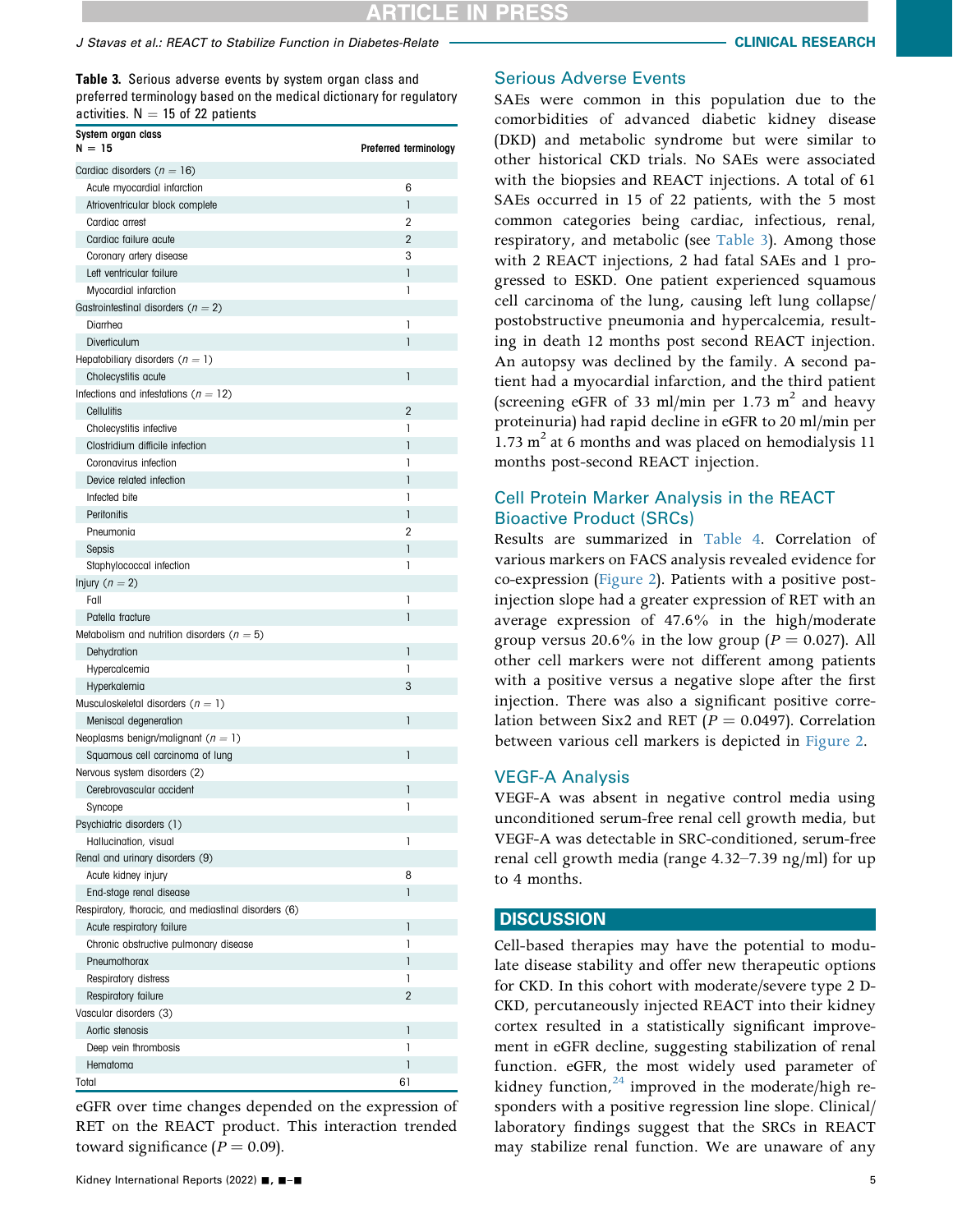CLINICAL RESEARCH **CHARGE ARTICLE STATES IN STAVAL ARTICLE IN STATE OF STABILIZE Function in Diabetes-Relate** 

| Study parameter  | Six 2  | OSR <sub>1</sub> | LHx1   | <b>RET</b> | <b>FGF8</b> | RACK-1         | Nephrin | Podocin |
|------------------|--------|------------------|--------|------------|-------------|----------------|---------|---------|
| Number of values | 19     | 22               | 22     | 22         | 18          | $\overline{1}$ | 10      | 5       |
| Minimum          | 0.1200 | 43.77            | 0.8700 | .260       | 0.01000     | 80.50          | 68.55   | 95.12   |
| 25% Percentile   | 0.6200 | 65.05            | 10.92  | 2.865      | 0.2225      | 91.00          | 78.99   | 95.42   |
| Median           | 900.   | 75.72            | 32.29  | 16.53      | 1.015       | 93.70          | 89.43   | 97.46   |
| 75% Percentile   | 9.500  | 93.38            | 91.93  | 56.12      | 4.403       | 99.00          | 95.47   | 97.71   |
| Maximum          | 30.70  | 99.10            | 99.10  | 78.38      | 58.50       | 99.40          | 98.53   | 97.74   |
| Range            | 30.58  | 55.33            | 98.23  | 77.12      | 58.49       | 18.90          | 29.98   | 2.620   |
| Mean             | 5.929  | 76.88            | 44.59  | 29.18      | 6.980       | 93.63          | 86.79   | 96.74   |
| <b>SD</b>        | 8.207  | 17.17            | 38.01  | 28.83      | 15.50       | 5.647          | 9.861   | 1.232   |
| <b>SEM</b>       | .883   | 3.661            | 8.104  | 6.148      | 3.652       | 1.703          | 3.118   | 0.5508  |

<span id="page-5-0"></span>Table 4. Compiled data for fluorescent activated cell sorting analysis

studies that have revealed significantly sustained improvement of eGFR in type 2 D-CKD patients beyond our own phase I data. $^{25}$  $^{25}$  $^{25}$  Importantly, in these patients, 2 injections were used, a change from our phase I trial.

All patients tolerated all procedures. This contrasts with the SAEs noted in our phase I safety trial, where REACT injections were performed by surgical laparoscopy and general anesthesia.<sup>25</sup> There were 2 patients who had SAEs unrelated to the procedures, preventing a second REACT injection. The SAE profile in this high-risk population is comparable with that reported in similar CKD trials.<sup>19,[26](#page-9-8)</sup>

We broadly witnessed 3 types of renal function responses, namely high responders ( $n = 4$ ) with a substantial improvement of eGFR and a posttreatment slope  $\geq +2$ , moderate responders (*n* = 3) with a slope between zero and  $+2$ , and low responders ( $n = 15$ ) with a slope  $<$  0 ml/min per 1.73 m<sup>2</sup>. Overall, the eGFR slope became less negative in all patients, suggesting kidney function stabilization, while patients with a negative slope still had some improvement. Of note, those with a positive slope had a higher eGFR at entry. However, the number of participants is low, and more patients need to be analyzed to justify any conclusions about whether a higher entry eGFR should be favored.

Blood urea nitrogen, potassium, Hgb, and biomarkers of kidney osteodystrophy did not change. By contrast, we observed slight worsening of log parathyroid hormone and log UACR, although the magnitude of these changes may not be clinically relevant and could not be adjusted because of the small number of participants. Glycated Hgb level was not a factor in eGFR recovery. Blood pressure was unchanged except in 1 patient who received only 1 REACT injection.

REACT is composed principally of selected kidney epithelial cells from the nephron, including proximal tubules, glomeruli, and smaller numbers of other cells. $15$  We have previously revealed that SRC implantation in rodents can induce neo kidney-like tissue histologic changes at the site of implantation.<sup>[10](#page-8-9)[,11](#page-8-10)[,16](#page-8-13)</sup> In this study, we did not trace the cells. However, using MR imaging in 2 rodent models, implanted SRCs were detectable 7 days and up to 6 months postinjection into the kidney tissue.<sup>10[,11](#page-8-10)</sup> Our novel data include compositional analysis of REACT, revealing the presence of cellular markers associated with the earliest stages of nephron development. Unfortunately, institutional review board concerns prevented us from performing follow-up kidney biopsies to assess histology. However, the improvements in eGFR observed, the analysis of the REACT product, and evidence from animal models suggest a similar mechanism may be occurring.

We provide data on the SRC protein expression, including SIX2, Osr1, RET, LHx1, FGF8, Rack1, Nephrin (NPHS1), and Podocin (NPHS2) using FACS analysis, and moderate/high responders were found to have more RET. Osr1 was consistently expressed in the SRCs and is the earliest marker of the intermediate mesoderm that form the gonads and kidneys. $27$  This

<span id="page-5-1"></span>

Figure 2. Correlations between the positivity of cell markers of the SRCs. A dark blue represents a correlation coefficient of  $+1$ , and a dark red a correlation coefficient of  $-1$ . The correlations between LHx1 and Six2 and OSR1 indicated strongest and RACK\_1 weakest positivity. SRC, selected renal cell.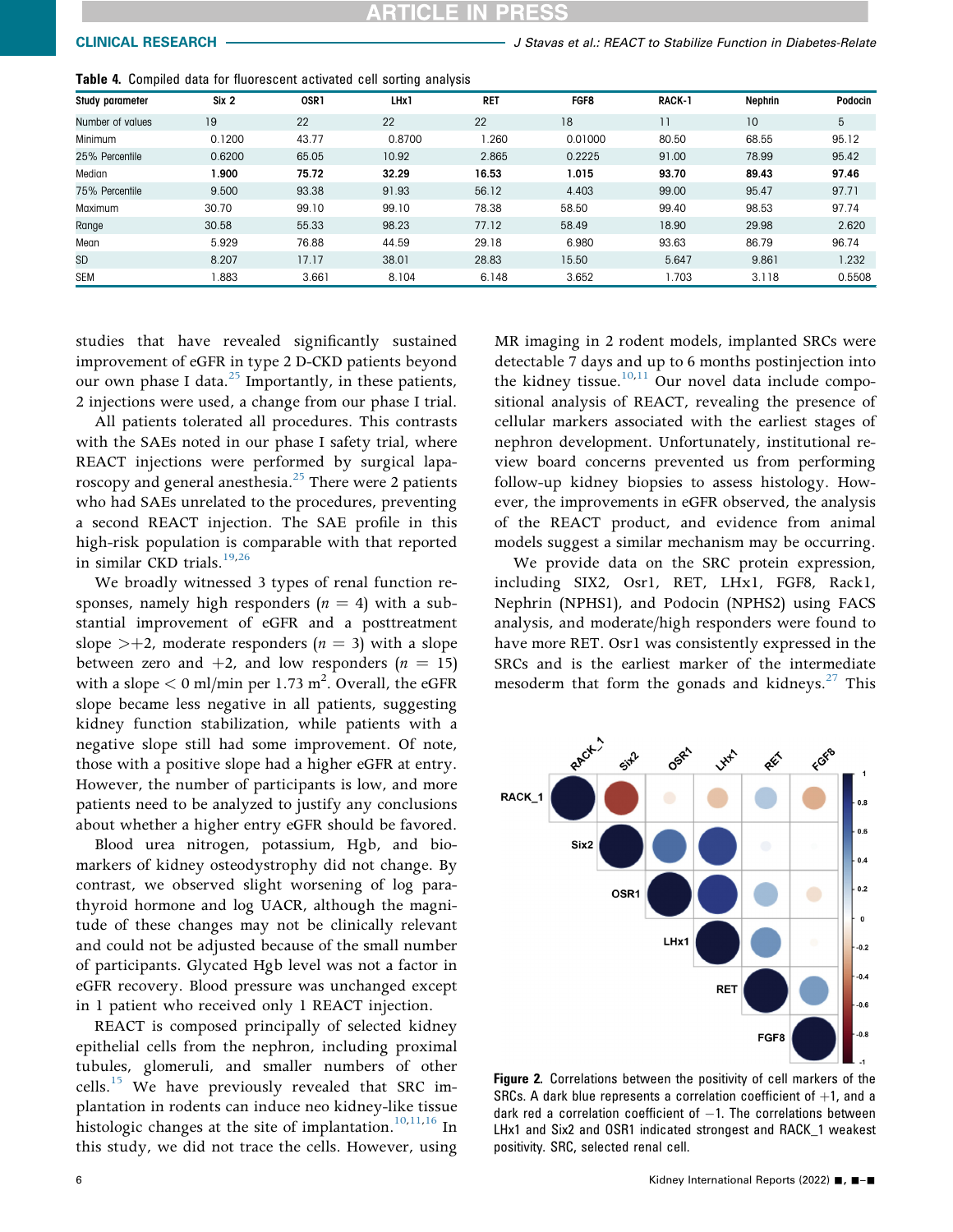### J Stavas et al.: REACT to Stabilize Function in Diabetes-Relate CLINICAL RESEARCH

expression is not essential for the formation of intermediate mesoderm but is essential for the differentiation toward renal and gonadal structures. $27$  Progenitor cells are descendants of stem cells that then further differentiate to create specialized cell types. Therefore, we hypothesize that the REACT product does contain renal progenitor cells.

It is unclear whether the difference in the expression of RET is responsible for the stronger effect on eGFR. The FACS analysis suggests that membrane-bound and nuclear transcription factors representing ureteric bud, cap mesenchyme, and glomerular lineages were present in each patient's REACT product. The ureteric bud is an epithelial tube that arises from the nephric duct and branches repetitively to give rise to the kidney collecting duct system, while also generating inductive signals with the cap mesenchyme that directs mesenchymal-to-epithelial transformation and promotion of nephrogenesis by the surrounding metanephric mesenchyme cells.<sup>28</sup>

SIX2 defines and regulates a multipotent selfrenewing nephron progenitor population throughout mammalian kidney development, as SIX2-expressing cells give rise to all cell types of the main body of the nephron, during all stages of nephrogenesis. $29$ During normal development, SIX2 expression and SIX2+ nephron progenitor cells in the cap mesenchyme both rapidly disappear after birth.<sup>[30](#page-9-12)</sup> However, in a rat model, preserved SIX2 expression was found after partial nephrectomy in a 1-day-old neonatal rats, resulting in neonephrogenesis. $31$  The presence of SIX2 in 19 of 22 patients and a companion CM marker, OSR1, revealed lineage to the cap mesenchyme progenitor line in the SRCs.

Moreover, the LIM-class homebox transcription factor LHx1 is expressed early in the intermediate mesoderm and is one of the first genes to be expressed in the nephric mesenchyme. LHx1 is required for the specification of the renal progenitor cell field. $32$  Using an explant culture system to induce kidney tissue, Cirio et  $al^{32}$  $al^{32}$  $al^{32}$  revealed that expression of genes from both proximal and distal kidney structures is affected by the absence of LHx1.

A key signal that promotes ureteric bud morphogenesis is GDNF, a protein secreted by metanephric mesenchyme cells that signals to ureteric bud cells by the rearrangement in transformation RET receptor tyrosine kinase, messaging the mesenchymal-toepithelial cell transformation. In the ureteric bud and collecting ducts, RET receptor tyrosine kinase, GDNF, and its co-receptor, GDNF family receptor  $\alpha$ 1, initiate a signaling cascade that triggers the growth of RET-positive cells from the nephric duct toward GDNF cells of the metanephric mesenchyme.<sup>33</sup>

Detection of RET-positive cells in our SRC population suggests the presence of a cell population capable of responding to extracellular signaling and giving rise to neo kidney-like tissue. There was significantly higher RET-positive cell expression in the patients with a positive eGFR slope after the first injection. With embryologic nephrogenesis, RET signaling, by Etv4 and Etv5, promotes competitive cell rearrangements in the nephric duct, in which the cells with the highest level of RET signaling preferentially migrate to form the first ureteric bud tip.  $33,34$  $33,34$  RET signaling in ureteric bud cells is key for controlling cell movement, cell clustering, and ureteric bud formation during nephrogenesis.<sup>34</sup> Whether RET expression is indeed the most important factor requires further evaluation.

Functional evaluation of SRCs provides evidence that activation of certain key developmental pathways may represent a potential mechanism of regenerative bioactivity. Molecular genetics of these developmental pathways and critical proteins that mediate nephrogenesis and their potential relevance to regeneration have been described.<sup>17</sup> Nephrogenesis is a dynamic cellular migration/differentiation, induced by crosstalk signaling in resident cells. It is an integral part of nephron development.

Nephrin and podocin are markers at the slit diaphragm and podocyte pedicels, respectively, and imply glomerulus lineage at the Glomerular Basement Membrane (GBM). Nephrin and the GBM form the filtration barrier , critical to repel albumin and other macromolecules from entering the Bowman's capsule, preventing epithelial inflammatory change. Glomerulogenesis is divided into the following stages: vesicle, comma- and S-shaped, glomerular capillary loop stage, and mature glomerulus, $35$  and we have revealed these stages on histology in our animal models of SRCs.<sup>16</sup> Animal model images closely resemble human nephrogenesis. $36$ Furthermore, the expression of cap mesenchyme,  $37-39$ ureteric,  $34$  and glomerular cell markers<sup>[40](#page-9-20)[,41](#page-9-21)</sup> resembles in utero embryologic studies. Animal data may not completely be applicable to humans, given species evolutionary differences, but they provide a practical model. Although we have no histopathologic evidence from the patients, cell markers presented in REACT have been described as essential for nephrogenesis. The populations of SRCs contained cells responsible for nephrogenesis, and the markers analyzed represent the critical pathway for the development of the renal cortex, medullary interstitium, angioblasts, and mesangium ([Table 4\)](#page-5-0). These data align with our hypothesis that any improved renal function resultant from REACT injections may be due to neo kidney-like tissue development, mirroring embryonic kidney development.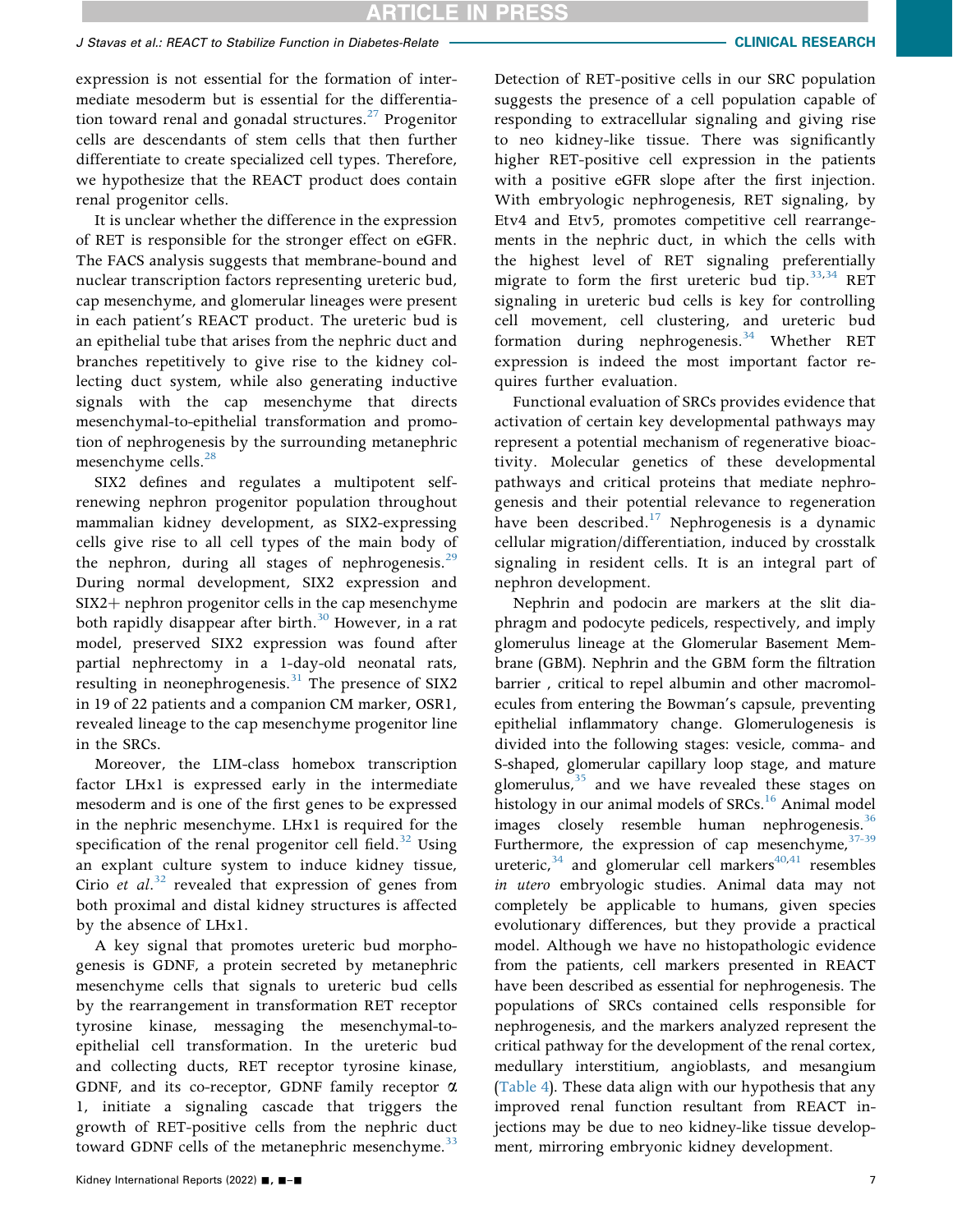In cadaveric donor-derived SRCs processed identically to REACT, we also revealed limited evidence for the expression of VEGF-A in vitro. VEGF is a proangiogenic glycoprotein in the platelet-derived growth factor family, essential for the survival, proliferation, and differentiation of endothelial cells.<sup>[42,](#page-9-22)[43](#page-9-23)</sup> VEGF has a role in angiogenesis/vasculogenesis during embryogenesis, maintaining renal homeostasis during cell migration and is expressed throughout the life of podocytes and tubular cells. $44-46$  VEGF-A was expressed by donor SRCs, providing indirect evidence for angiogenesis promoting cell division, migration, endothelial cell survival, and vascular sprouting.  $47,48$  $47,48$ Our data begin to reveal a putative mechanism of action for REACT, providing the cells involved in a developmental pathway that stimulates cell migration into the diseased tissue, contributing toward neo kidney-like tissue and kidney function stabilization.

This report may serve as a proof-of-concept in humans. Additional data and analysis are required to identify which patients may benefit most from REACT therapy and to provide further evidence on the mechanism of action. Larger phase III human trials of REACT are underway [\(http://www.prokidney.com/](http://www.prokidney.com/clinical-trials/) [clinical-trials/,](http://www.prokidney.com/clinical-trials/) accessed January 30, 2022).

#### **Limitations**

Our sample is underpowered to evaluate the impact of all covariates and bias assessment. Most patients were Caucasian and there were missing data. Our cohort is part of a larger parent study, and for this report, only 22 patients had functional SRC studies and consented for publication. Some participants had small residual cell volumes after their REACT injections, preventing full FACS analysis. There may be inherent technical limitations of the FACS analysis such as cell asynchrony. Furthermore, we only characterized the SRCs with FACS analysis after the expansion, and it is possible that this expansion process altered the results. Moreover, we did not measure CD24 and CD133 or the stem-cell specific transcription factors Oct-4 and Bml-1 and cannot confirm the presence of pluripotent stem cells responsible for formation of glomeruli as revealed by Sagrinati et al. $49$ 

The patients with a positive slope tended to have a higher entry eGFR, and although their UACR progressed slower, the number of patients is small. We were unable to study the impact of pretreatment eGFR slope over 3 months in several patients based on the study protocol. In some patients, we had a much shorter preinjection slope (see [Figure 1\)](#page-3-0) which may explain why some patients had a positive slope before injection, given intrapatient variability of sCr. Nonetheless, the sustained increase in

#### CLINICAL RESEARCH **CHARGE AREACH AREACT IN STAVAS** et al.: REACT to Stabilize Function in Diabetes-Relate

eGFR in 7 of 22 patients is remarkable. We also do not have exogenous benchmark GFR measurements, such as iohexol. However, in our studies with 70% nephrectomized canines, SRCs increased iohexol clearance.<sup>[15](#page-8-12)</sup>

Although usable SRCs could produce REACT from all biopsies, there is a possibility that the yield of usable cells from the biopsy might have been lower from patients with lower eGFR, as much of their kidney tissue could have more fibrosis, affecting FACS positivity.<sup>[7,](#page-8-6)[50](#page-10-3)</sup> Additional studies are needed to confirm our findings and are underway.  $^{13,14,19}$  $^{13,14,19}$  $^{13,14,19}$  $^{13,14,19}$  $^{13,14,19}$  Moreover, we must analyze more SRCs for the various expressions of cell line markers to determine minimum requirements for the injectable product. Further analyses with genome-wide transcriptional and epigenetic profiling of SRCs may lend support to complex developmental pathways as mechanisms of action for regenerative CKD therapies. Finally, data from animal studies cannot necessarily be extrapolated into humans and only in vitro data are presented to support the hypothesis that the GFR stabilization may be due to neo nephrogenesis.

#### **Summary**

Mechanisms of action and potency of cell therapy products are complex and recognized by regulatory agencies.<sup>[51](#page-10-4)</sup> Autologous homologous CKD cell therapies are equally complex due to multiple cell types and the many potential functional effects at the various levels in the nephron, spanning from the glomerulus to the distal convoluted tubule and collecting duct.

We have revealed that the SRCs in the REACT product evolved from preclinical trials $12$  and successfully stabilized kidney function in adults with type 2 D-CKD (abstract 3611676 "Renal autologous cell therapy (REACT) for type 2 D-CKD: preliminary results with renal cortex implantation" for the American Society of Nephrology Renal Week 2021). On the basis of preclinical animal studies and this preliminary evidence, it is hypothesized that SRCs in the REACT product may function in part by promoting the assembly of progenitor cells lines, through secretion of pro-angiogenic factors, such as VEGF-A, repairing effete nephrons and possibly producing neo kidney-like tissue.

In conclusion, our trial findings suggest that the SRCs of the REACT product may initiate neo kidneylike tissue development to stabilize and improve kidney function and halttype 2 D-CKD progression. There may be benefits for a higher entry eGFR, multiple doses of REACT, and/or personalized dosing intervals to accommodate disease progression; however, the best treatment regimen remains to be elucidated.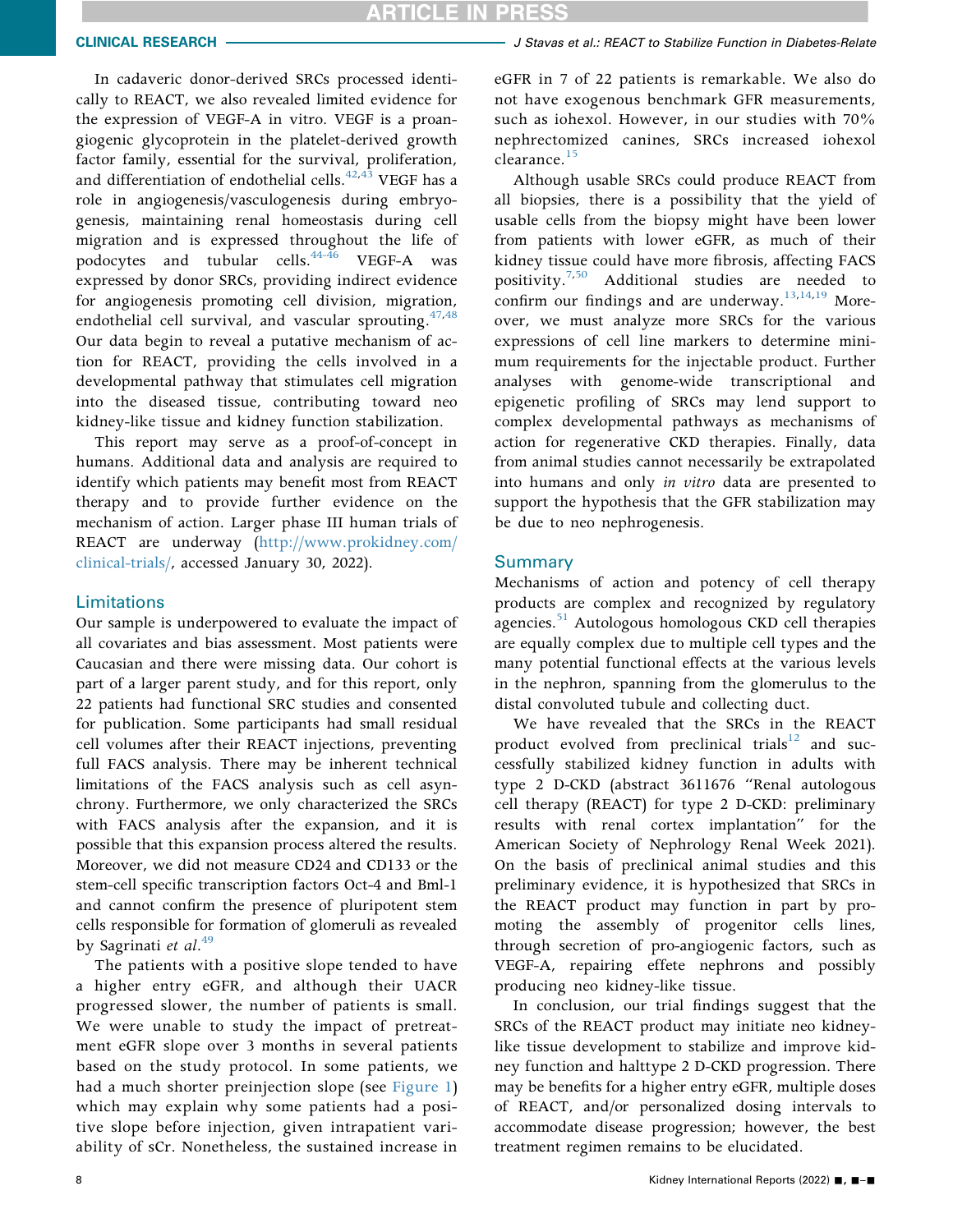J Stavas et al.: REACT to Stabilize Function in Diabetes-Relate CLINICAL RESEARCH

# **DISCLOSURE**

JS, DJ, JWL, JB, RP, EB, and TB are employees of ProKidney and received wages. GF and MF received consulting fees from ProKidney. GF, JL, JB, and MF received fees for advisory roles at ProKidney.

#### ACKNOWLEDGMENTS

The authors thank our REACT Trial Principal Investigators for their generous support of CKD research. ProKidney, Raleigh, North Carolina, provided funding for the trial and manuscript submission.

#### Data Availability Statement

Current trial efficacy data are not publicly available due to active status of the trial.

### AUTHOR CONTRIBUTIONS

JS and TB conceived the original study idea and provided funding, intellectual insight, and supervision and editing. JS developed [Tables 1 to 3.](#page-2-0) GF drafted/edited the manuscript, performed analyses, and developed the figures and tables. DJ, JL, RP, and JB developed the remaining figures. They also wrote the relevant basic science sections and conducted the in vitro experiments. MF, GF, JS and TB provided major intellectual insight into the clinical trial and the manuscript writing and editing of each version. EB and RP performed the statistical analysis. EB produced the final [Figures 1](#page-3-0) and [2.](#page-5-1) All authors contributed to and approved the final manuscript.

### SUPPLEMENTARY MATERIAL

#### [Supplementary File \(PDF\)](https://doi.org/10.1016/j.ekir.2022.04.014)

Appendix 1. Composition of cap mesenchyme, ureteric bud, and glomerular cell lines using cell biomarkers.

**STROBE Checklist.** Strobe Checklist for prospective cohort study.

#### **REFERENCES**

- <span id="page-8-0"></span>1. Quinones J, Hammad Z. Social determinants of health and chronic kidney disease. Cureus. 2020;12:e10266. [https://doi.](https://doi.org/10.7759/cureus.10266) [org/10.7759/cureus.10266](https://doi.org/10.7759/cureus.10266)
- <span id="page-8-1"></span>2. Collaboration GBDCKD. Global, regional, and national burden of chronic kidney disease, 1990–2017: a systematic analysis for the Global Burden of Disease Study 2017. Lancet. 2020;395:709–733. [https://doi.org/10.1016/S0140-6736\(20\)](https://doi.org/10.1016/S0140-6736(20)30045-3) [30045-3](https://doi.org/10.1016/S0140-6736(20)30045-3)
- <span id="page-8-2"></span>3. Elshahat S, Cockwell P, Maxwell AP, Griffin M, O'Brien T, O'Neill C. The impact of chronic kidney disease on developed countries from a health economics perspective: a systematic scoping review. PLoS One. 2020;15:e0230512. [https://doi.org/](https://doi.org/10.1371/journal.pone.0230512) [10.1371/journal.pone.0230512](https://doi.org/10.1371/journal.pone.0230512)
- <span id="page-8-3"></span>4. USRDS Chapter 9. Healthcare expenditures for persons with ESRD. USRDS. Published 2021. Accessed January 30, 2021. [https://adrusrdsorg/2020/end-stage-renal-disease/9](https://adrusrdsorg/2020/end-stage-renal-disease/9-healthcare-expenditures-for-persons-with-esrd) [healthcare-expenditures-for-persons-with-esrd](https://adrusrdsorg/2020/end-stage-renal-disease/9-healthcare-expenditures-for-persons-with-esrd)
- <span id="page-8-4"></span>5. Tuttle KR, Alicic RZ, Duru OK, et al. Clinical characteristics of and risk factors for chronic kidney disease among adults and children: an analysis of the CURE-CKD registry. JAMA Netw Open. 2019;2:e1918169. [https://doi.org/10.1001/jama](https://doi.org/10.1001/jamanetworkopen.2019.18169)[networkopen.2019.18169](https://doi.org/10.1001/jamanetworkopen.2019.18169)
- <span id="page-8-5"></span>6. Jepson C, Hsu JY, Fischer MJ, et al. Incident type 2 diabetes among individuals with CKD: findings from the chronic renal insufficiency cohort (CRIC) study. Am J Kidney Dis. 2019;73: 72–81. <https://doi.org/10.1053/j.ajkd.2018.06.017>
- <span id="page-8-6"></span>7. Lowen J, Grone EF, Gross-Weissmann ML, et al. Pathomorphological sequence of nephron loss in diabetic nephropathy. Am J Physiol Ren Physiol. 2021;321:F600–F616. [https://doi.](https://doi.org/10.1152/ajprenal.00669.2020) [org/10.1152/ajprenal.00669.2020](https://doi.org/10.1152/ajprenal.00669.2020)
- <span id="page-8-7"></span>8. Papazova DA, Oosterhuis NR, Gremmels H, van Koppen A, Joles JA, Verhaar MC. Cell-based therapies for experimental chronic kidney disease: a systematic review and meta-analysis. Dis Model Mech. 2015;8:281–293. [https://doi.org/10.1242/](https://doi.org/10.1242/dmm.017699) [dmm.017699](https://doi.org/10.1242/dmm.017699)
- <span id="page-8-8"></span>9. Hickson LJ, Abedalqader T, Ben-Bernard G, et al. A systematic review and meta-analysis of cell-based interventions in experimental diabetic kidney disease. Stem Cells Transl Med. 2021;10:1304–1319. [https://doi.org/10.1002/](https://doi.org/10.1002/sctm.19-0419) [sctm.19-0419](https://doi.org/10.1002/sctm.19-0419)
- <span id="page-8-9"></span>10. Kelley R, Werdin ES, Bruce AT, et al. Tubular cellenriched subpopulation of primary renal cells improves survival and augments kidney function in rodent model of chronic kidney disease. Am J Physiol Ren Physiol. 2010;299:F1026–F1039. [https://doi.org/10.1152/ajprenal.](https://doi.org/10.1152/ajprenal.00221.2010) [00221.2010](https://doi.org/10.1152/ajprenal.00221.2010)
- <span id="page-8-10"></span>11. Kelley R, Bruce A, Spencer T, et al. A population of selected renal cells augments renal function and extends survival in the ZSF1 model of progressive diabetic nephropathy. Cell Transplant. 2013;22:1023–1039. [https://doi.org/10.3727/](https://doi.org/10.3727/096368912X653237) [096368912X653237](https://doi.org/10.3727/096368912X653237)
- <span id="page-8-11"></span>12. Prokidney. A Study of renal autologous cell Therapy<sup>™</sup> (REACT) in type 2 diabetics with chronic kidney disease. ClinicalTrials.gov. Published 2016. Accessed November 15, 2021. <https://clinicaltrials.gov/ct2/show/NCT02836574>
- <span id="page-8-15"></span>13. Prokidney. A study of renal autologous cell therapy in patients with chronic kidney disease. ClinicalTrials.gov. Published 2018. Accessed November 15, 2021. [https://](https://clinicaltrials.gov/ct2/show/NCT03270956) [clinicaltrials.gov/ct2/show/NCT03270956](https://clinicaltrials.gov/ct2/show/NCT03270956)
- <span id="page-8-16"></span>14. Prokidney. A study of REACT in subjects with type 1 and type 2 diabetes and chronic kidney disease. ClinicalTrials.gov. Published 2021. Accessed December 23, 2021. [https://](https://clinicaltrials.gov/ct2/show/NCT05018416) [clinicaltrials.gov/ct2/show/NCT05018416](https://clinicaltrials.gov/ct2/show/NCT05018416)
- <span id="page-8-12"></span>15. Presnell SC, Bruce AT, Wallace SM, et al. Isolation, characterization, and expansion methods for defined primary renal cell populations from rodent, canine, and human normal and diseased kidneys. Tissue Eng C. 2011;17:261-273. [https://doi.](https://doi.org/10.1089/ten.TEC.2010.0399) [org/10.1089/ten.TEC.2010.0399](https://doi.org/10.1089/ten.TEC.2010.0399)
- <span id="page-8-13"></span>16. Basu J, Genheimer CW, Rivera EA, et al. Functional evaluation of primary renal cell/biomaterial neo-kidney augment prototypes for renal tissue engineering. Cell Transplant. 2011;20:1771–1790. [https://doi.org/10.3727/096368911X56](https://doi.org/10.3727/096368911X566172) [6172](https://doi.org/10.3727/096368911X566172)
- <span id="page-8-14"></span>17. Basu J, Ludlow JW. Developmental engineering the kidney: leveraging principles of morphogenesis for renal regeneration. Birth Defects Res C Embryo Today. 2012;96:30–38. <https://doi.org/10.1002/bdrc.20224>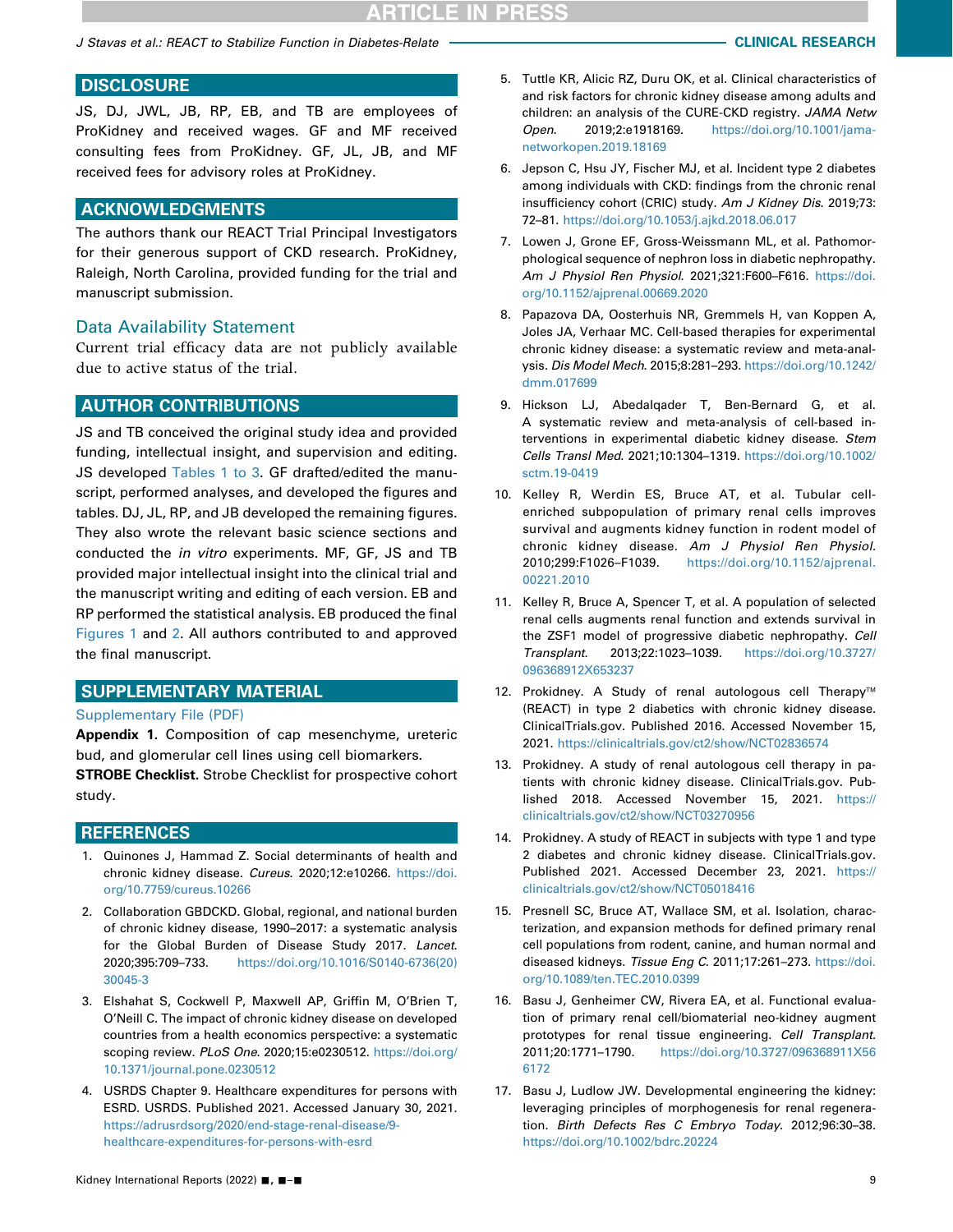- <span id="page-9-14"></span><span id="page-9-0"></span>18. Stavas J, Gerber D, Coca SG, et al. Novel renal autologous cell therapy for type 2 diabetes mellitus chronic diabetic kidney disease: clinical trial design. Am J Nephrol. 2022;53: 50–58. <https://doi.org/10.1159/000520231>
- <span id="page-9-16"></span><span id="page-9-15"></span><span id="page-9-1"></span>19. Stavas J, de Ferris D-GM, Johns A, Jain D, Bertram T. Protocol and baseline data on renal autologous cell therapy injection in adults with chronic kidney disease secondary to congenital anomalies of the kidney and urinary tract. Blood Purif. 2021;50:678–683. [https://doi.org/10.1159/](https://doi.org/10.1159/000512586) [000512586](https://doi.org/10.1159/000512586)
- <span id="page-9-17"></span><span id="page-9-2"></span>20. Levey AS, Stevens LA, Schmid CH, et al. A new equation to estimate glomerular filtration rate. Ann Intern Med. 2009;150: 604–612. [https://doi.org/10.7326/0003-4819-150-9-200905050-](https://doi.org/10.7326/0003-4819-150-9-200905050-00006) [00006](https://doi.org/10.7326/0003-4819-150-9-200905050-00006)
- <span id="page-9-18"></span><span id="page-9-3"></span>21. Inker LA, Schmid CH, Tighiouart H, et al. Estimating glomerular filtration rate from serum creatinine and cystatin C. Research Support, N.I.H., Extramural Validation Studies. N Engl J Med. 2012;367:20–29. [https://doi.org/10.1056/](https://doi.org/10.1056/NEJMoa1114248) [NEJMoa1114248](https://doi.org/10.1056/NEJMoa1114248)
- <span id="page-9-19"></span><span id="page-9-4"></span>22. Burnette TB, Bruce AT. Phenotypic analysis of bioactive cells for application in regenerative medicine. Methods Mol Biol. 2013;1001:115–132. [https://doi.org/10.1007/978-1-62703-363-](https://doi.org/10.1007/978-1-62703-363-3_10) [3\\_10](https://doi.org/10.1007/978-1-62703-363-3_10)
- <span id="page-9-5"></span>23. [Follmann D, Wu M. An approximate generalized linear model](http://refhub.elsevier.com/S2468-0249(22)01291-8/sref23) [with random effects for informative missing data.](http://refhub.elsevier.com/S2468-0249(22)01291-8/sref23) Biometrics. [1995;51:151](http://refhub.elsevier.com/S2468-0249(22)01291-8/sref23)–168.
- <span id="page-9-6"></span>24. Filler G, Yasin A, Medeiros M. Methods of assessing renal function. Pediatr Nephrol. 2014;29:183-192. [https://doi.org/10.](https://doi.org/10.1007/s00467-013-2426-7) [1007/s00467-013-2426-7](https://doi.org/10.1007/s00467-013-2426-7)
- <span id="page-9-7"></span>25. Stenvinkel P, Wadstrom J, Bertram T, et al. Implantation of autologous selected renal cells in diabetic chronic kidney disease stages 3 and 4-clinical experience of a "first in human" study. Kidney Int Rep. 2016;1:105–113. [https://doi.org/](https://doi.org/10.1016/j.ekir.2016.07.001) [10.1016/j.ekir.2016.07.001](https://doi.org/10.1016/j.ekir.2016.07.001)
- <span id="page-9-21"></span><span id="page-9-20"></span><span id="page-9-8"></span>26. Perkovic V, Jardine MJ, Neal B, et al. Canagliflozin and renal outcomes in type 2 diabetes and nephropathy. N Engl J Med. 2019;380:2295–2306. <https://doi.org/10.1056/NEJMoa1811744>
- <span id="page-9-22"></span><span id="page-9-9"></span>27. Mugford JW, Sipila P, McMahon JA, McMahon AP. Osr1 expression demarcates a multi-potent population of intermediate mesoderm that undergoes progressive restriction to an Osr1-dependent nephron progenitor compartment within the mammalian kidney. Dev Biol. 2008;324:88–98. [https://doi.](https://doi.org/10.1016/j.ydbio.2008.09.010) [org/10.1016/j.ydbio.2008.09.010](https://doi.org/10.1016/j.ydbio.2008.09.010)
- <span id="page-9-23"></span><span id="page-9-10"></span>28. Rak-Raszewska A, Vainio S. Nephrogenesis in organoids to develop novel drugs and progenitor cell based therapies. Eur J Pharmacol. 2016;790:3–11. [https://doi.org/10.1016/j.ejphar.](https://doi.org/10.1016/j.ejphar.2016.07.011) [2016.07.011](https://doi.org/10.1016/j.ejphar.2016.07.011)
- <span id="page-9-24"></span><span id="page-9-11"></span>29. Kobayashi A, Valerius MT, Mugford JW, et al. Six2 defines and regulates a multipotent self-renewing nephron progenitor population throughout mammalian kidney development. Cell Stem Cell. 2008;3:169–181. [https://doi.org/10.1016/j.stem.](https://doi.org/10.1016/j.stem.2008.05.020) [2008.05.020](https://doi.org/10.1016/j.stem.2008.05.020)
- <span id="page-9-12"></span>30. Camarata T, Howard A, Elsey RM, et al. Postembryonic nephrogenesis and persistence of Six2-expressing nephron progenitor cells in the reptilian kidney. PLoS One. 2016;11: e0153422. <https://doi.org/10.1371/journal.pone.0153422>
- <span id="page-9-13"></span>31. Kirita Y, Kami D, Ishida R, et al. Preserved nephrogenesis following partial nephrectomy in early neonates. Sci Rep. 2016;6:26792. <https://doi.org/10.1038/srep26792>
- CLINICAL RESEARCH **CLINICAL RESEARCH J** Stavas et al.: REACT to Stabilize Function in Diabetes-Relate
	- 32. Cirio MC, Hui Z, Haldin CE, et al. Lhx1 is required for specification of the renal progenitor cell field. PLoS One. 2011;6: e18858. <https://doi.org/10.1371/journal.pone.0018858>
	- 33. Costantini F, Shakya R. GDNF/Ret signaling and the development of the kidney. BioEssays. 2006;28:117–127. [https://](https://doi.org/10.1002/bies.20357) [doi.org/10.1002/bies.20357](https://doi.org/10.1002/bies.20357)
	- 34. Packard A, Klein WH, Costantini F. Ret signaling in ureteric bud epithelial cells controls cell movements, cell clustering and bud formation. Development. 2021;148. [https://doi.org/](https://doi.org/10.1242/dev.199386) [10.1242/dev.199386](https://doi.org/10.1242/dev.199386)
	- 35. Jia Q, McDill BW, Sankarapandian B, et al. Ablation of developing podocytes disrupts cellular interactions and nephrogenesis both inside and outside the glomerulus. Am J Physiol Ren Physiol. 2008;295:F1790-F1798. [https://doi.org/](https://doi.org/10.1152/ajprenal.90519.2008) [10.1152/ajprenal.90519.2008](https://doi.org/10.1152/ajprenal.90519.2008)
	- 36. Nagata M. Glomerulogenesis and the role of endothelium. Curr Opin Nephrol Hypertens. 2018;27:159-164. [https://doi.](https://doi.org/10.1097/MNH.0000000000000402) [org/10.1097/MNH.0000000000000402](https://doi.org/10.1097/MNH.0000000000000402)
	- 37. Boucher CA, Winchester CL, Hamilton GM, Winter AD, Johnson KJ, Bailey ME. Structure, mapping and expression of the human gene encoding the homeodomain protein, SIX2. Gene. 2000;247:145–151. [https://doi.org/10.1016/s0378-](https://doi.org/10.1016/s0378-1119(00)00105-0) [1119\(00\)00105-0](https://doi.org/10.1016/s0378-1119(00)00105-0)
	- 38. Zhang Z, Iglesias D, Eliopoulos N, et al. A variant OSR1 allele which disturbs OSR1 mRNA expression in renal progenitor cells is associated with reduction of newborn kidney size and function. Hum Mol Genet. 2011;20:4167–4174. [https://doi.org/](https://doi.org/10.1093/hmg/ddr341) [10.1093/hmg/ddr341](https://doi.org/10.1093/hmg/ddr341)
	- 39. Dormoy V, Beraud C, Lindner V, et al. LIM-class homeobox gene Lim1, a novel oncogene in human renal cell carcinoma. Oncogene. 2011;30:1753–1763. [https://doi.org/10.1038/onc.](https://doi.org/10.1038/onc.2010.557) [2010.557](https://doi.org/10.1038/onc.2010.557)
	- 40. Garg P. A review of podocyte biology. Am J Nephrol. 2018;47(suppl 1):3–13. <https://doi.org/10.1159/000481633>
	- 41. Tabassum A, Rajeshwari T, Soni N, et al. Structural characterization and mutational assessment of podocin - a novel drug target to nephrotic syndrome—an in silico approach. Interdiscip Sci. 2014;6:32–39. [https://doi.org/10.1007/s12539-](https://doi.org/10.1007/s12539-014-0190-4) [014-0190-4](https://doi.org/10.1007/s12539-014-0190-4)
	- 42. Ferrara N. Role of vascular endothelial growth factor in regulation of physiological angiogenesis. Am J Physiol Cell Physiol. 2001;280:C1358–C1366. [https://doi.org/10.1152/ajp](https://doi.org/10.1152/ajpcell.2001.280.6.C1358)[cell.2001.280.6.C1358](https://doi.org/10.1152/ajpcell.2001.280.6.C1358)
	- 43. [Roberts WG, Palade GE. Increased microvascular perme](http://refhub.elsevier.com/S2468-0249(22)01291-8/sref43)[ability and endothelial fenestration induced by vascular](http://refhub.elsevier.com/S2468-0249(22)01291-8/sref43) [endothelial growth factor.](http://refhub.elsevier.com/S2468-0249(22)01291-8/sref43) J Cell Sci. 1995;108:2369-2379.
	- 44. Simon M, Rockl W, Hornig C, et al. Receptors of vascular endothelial growth factor/vascular permeability factor (VEGF/ VPF) in fetal and adult human kidney: localization and [125I] VEGF binding sites. J Am Soc Nephrol. 1998;9:1032–1044. <https://doi.org/10.1681/ASN.V961032>
	- 45. Kitamoto Y, Tokunaga H, Miyamoto K, Tomita K. VEGF is an essential molecule for glomerular structuring. Nephrol Dial Transplant. 2002;17(suppl 9):25–27. [https://doi.org/10.1093/](https://doi.org/10.1093/ndt/17.suppl_9.25) [ndt/17.suppl\\_9.25](https://doi.org/10.1093/ndt/17.suppl_9.25)
	- 46. Tufro A, Norwood VF, Carey RM, Gomez RA. Vascular endothelial growth factor induces nephrogenesis and vasculogenesis. J Am Soc Nephrol. 1999;10:2125–2134. [https://](https://doi.org/10.1681/ASN.V10102125) [doi.org/10.1681/ASN.V10102125](https://doi.org/10.1681/ASN.V10102125)